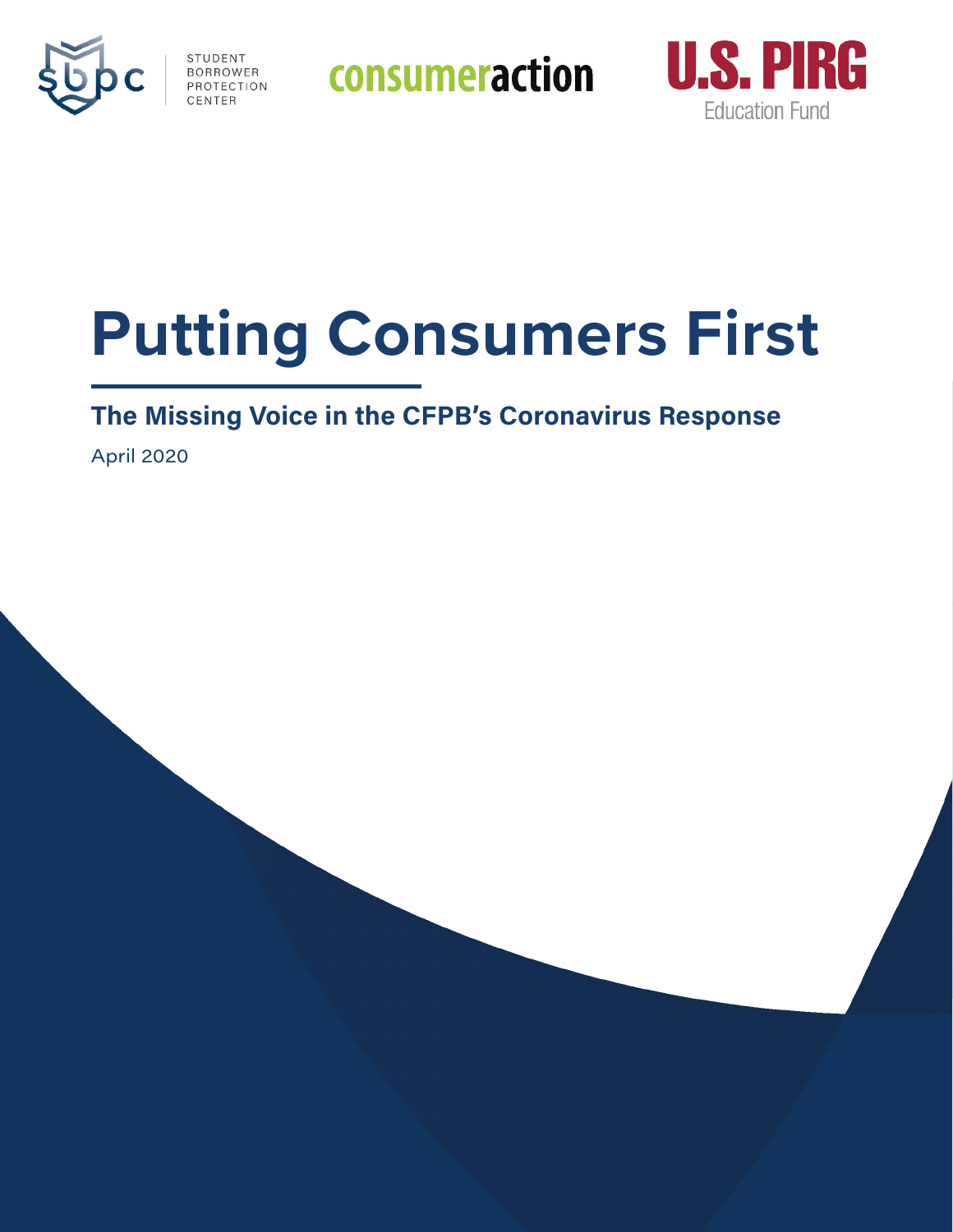#### **Introduction**

The Consumer Financial Protection Bureau (CFPB or the Bureau) consumer complaint tool empowers consumers to report problems related to their financial services providers. This tool serves an especially critical function as the economic fallout from the coronavirus pandemic rages across the country. The Bureau's complaint tool not only provides a mechanism for consumers to get a response to their concerns about consumer financial products and services but also serves as a guidepost for government officials and advocates to uncover patterns of abuse and identify issues in the financial services marketplace that may not have been uncovered before.

In a time of crisis, the complaint tool can and must be enhanced to meet the urgent needs of consumers facing economic distress. The CFPB should use the full extent of its authority to take immediate action to strengthen its consumer complaint tool, hold companies accountable for providing complete and timely responses to consumers, and leverage consumer complaints related to the pandemic to support oversight and regulatory action to protect consumers.

Given the magnitude of the coronavirus pandemic, the CFPB needs to expand and enhance its consumer complaint system. We propose a number of changes to the Bureau's complaint tool and public Consumer Complaint

Database. These changes are urgently needed during the pandemic but many, such as the addition of small business complaints to the tool, should be made permanently.

#### **Background**

Millions of consumers across the country are facing [layoffs,](https://www.cnbc.com/2020/04/23/weekly-jobless-claims.html) [furloughs](https://www.bloomberg.com/news/articles/2020-04-02/u-s-retail-furloughs-poised-to-exceed-1-million-from-shutdown), and [economic uncertainty](https://www.washingtonpost.com/business/2020/04/02/jobless-march-coronavirus/) stemming from the coronavirus pandemic. In good times, there are [countless stories](https://www.washingtonpost.com/business/2018/12/28/living-paycheck-paycheck-is-disturbingly-common-i-see-no-way-out/) of [consumers struggling](https://www.marketwatch.com/story/most-americans-are-one-paycheck-away-from-the-street-2016-01-06) to meet their financial obligations or facing [predatory schemes](https://www.consumerfinance.gov/about-us/newsroom/consumer-financial-protection-bureau-fines-wells-fargo-100-million-widespread-illegal-practice-secretly-opening-unauthorized-accounts/) by financial services companies. The economic fallout from the present pandemic only exacerbates consumers' financial distress.

With the nation in the throes of another economic crisis poised to match or even surpass the [devastation](https://www.latimes.com/politics/story/2020-04-01/coronavirus-recession-now-expected-to-be-deeper-and-longer) of the Great Recession, consumers desperately need help navigating the economic realities of the current public health emergency. Consumers are in dire need of assistance from their lenders and servicers to defer payments or get advice if they fall prey to a scam. Consumers also need to be able to contact the federal

**Given the magnitude of the coronavirus pandemic, the CFPB needs to expand and enhance its consumer complaint system.**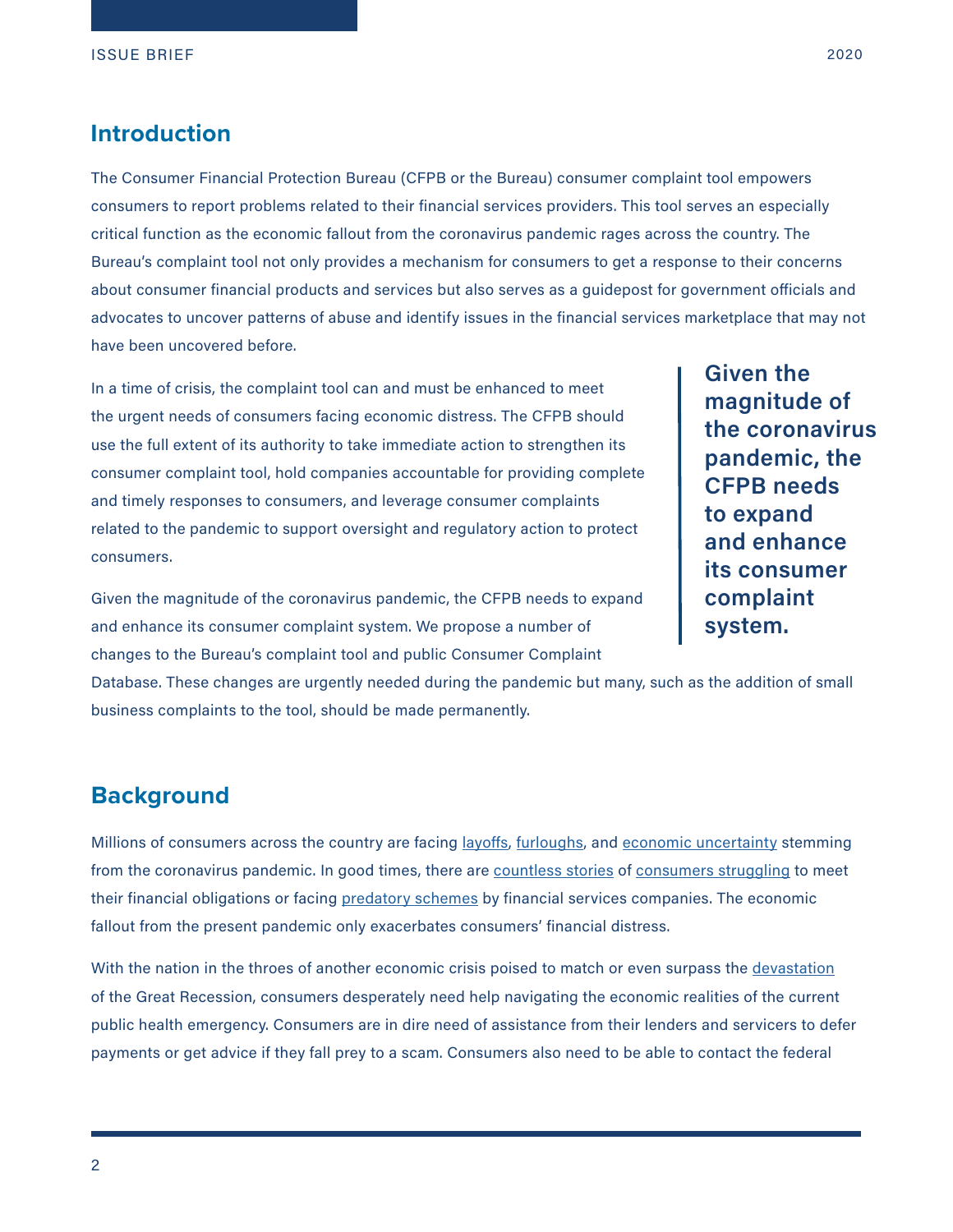government and get assistance if things go wrong.

The last economic crisis was <u>[devastating for millions of Americans](https://www.washingtonpost.com/graphics/2018/business/great-recession-10-years-out/)</u> who lost their jobs, homes, and retirement savings as financial markets crashed. Many still have [yet to recover](https://www.cnbc.com/2017/07/13/a-decade-after-great-recession-1-in-3-americans-still-havent-recovered.html). In 2008, millions of consumers were in dire need of help but were [unable to get information](https://www.propublica.org/article/by-the-numbers-a-revealing-look-at-the-mortgage-mod-meltdown#small-fraction) from their financial institutions — or received bad or conflicting advice — and were left with nowhere to turn for sound guidance and recourse. This misinformation only served to exacerbate the crisis as countless consumers defaulted on [their mortgages](https://www.sigtarp.gov/Audit%20Reports/Homeowners_Wrongfully_Terminated_Out_of_HAMP.pdf) despite the existence of programs, albeit imperfect ones, aimed at [mitigating default risks](https://www.treasury.gov/initiatives/financial-stability/TARP-Programs/housing/mha/Pages/hamp.aspx). Similarly, when banks, credit card providers, student loan companies, or any other financial institution [gave consumers the runaround,](https://protectborrowers.org/five-things-we-learned-about-navients-plot-to-cheat-student-borrowers/) consumers could not access the help that they desperately needed, in part because they had no central place to complain or ask for help.

At the time of the last crisis, the nation [did not have a federal agency](https://democracyjournal.org/magazine/5/unsafe-at-any-rate/) with the singular task and mission of protecting consumers. However, that is no longer the case. In 2010, the Dodd-Frank Wall Street Reform and Consumer Protection Act created the [Consumer Financial Protection Bureau](https://www.consumerfinance.gov/data-research/research-reports/building-the-cfpb/) to be a federal watchdog empowered with robust consumer protection authorities.

One of the hallmark features of the CFPB, the [consumer complaint tool,](https://www.consumerfinance.gov/complaint/) provides a mechanism for consumers to report their dealings with financial services companies directly to the Bureau. The complaint tool gives consumers an avenue for seeking a timely response and [help when facing problems](https://copirgfoundation.org/sites/pirg/files/reports/COP%20CreditBureaus%20Report%20Web.pdf) with their financial services providers. By driving this complaint and response feature through companies' primary regulator, industry is driven to provide [more comprehensive responses](https://www.cnbc.com/2013/09/23/feds-solve-problems-for-unhappy-bank-customers.html) to consumers, and consumers are more likely to receive a response to their inquiries than they would typically receive when reaching out independently.

The complaint tool not only empowers consumers to directly report their issues to the CFPB but also provides a mechanism for tracking and analyzing consumers' experiences with a host of financial products and services. The Bureau's consumer complaint tool is particularly well-suited to track the real-time distress and concern of consumers navigating the financial services marketplace. During the current pandemic, the critical function of real-time complaint tracking becomes even more significant, especially since all complaints are also [shared with federal and state government enforcement agencies and partners.](https://www.consumerfinance.gov/complaint/data-use/) Consumers need a place to turn in times of distress as well as assurance that policymakers, regulators, and law enforcement officials will hold industry accountable. The CFPB complaint tool should play a key role in those efforts.

The Bureau's consumer complaint tool has been a success in providing consumers with a means to seek answers and accountability on their most pressing consumer finance needs — but now is the time, with the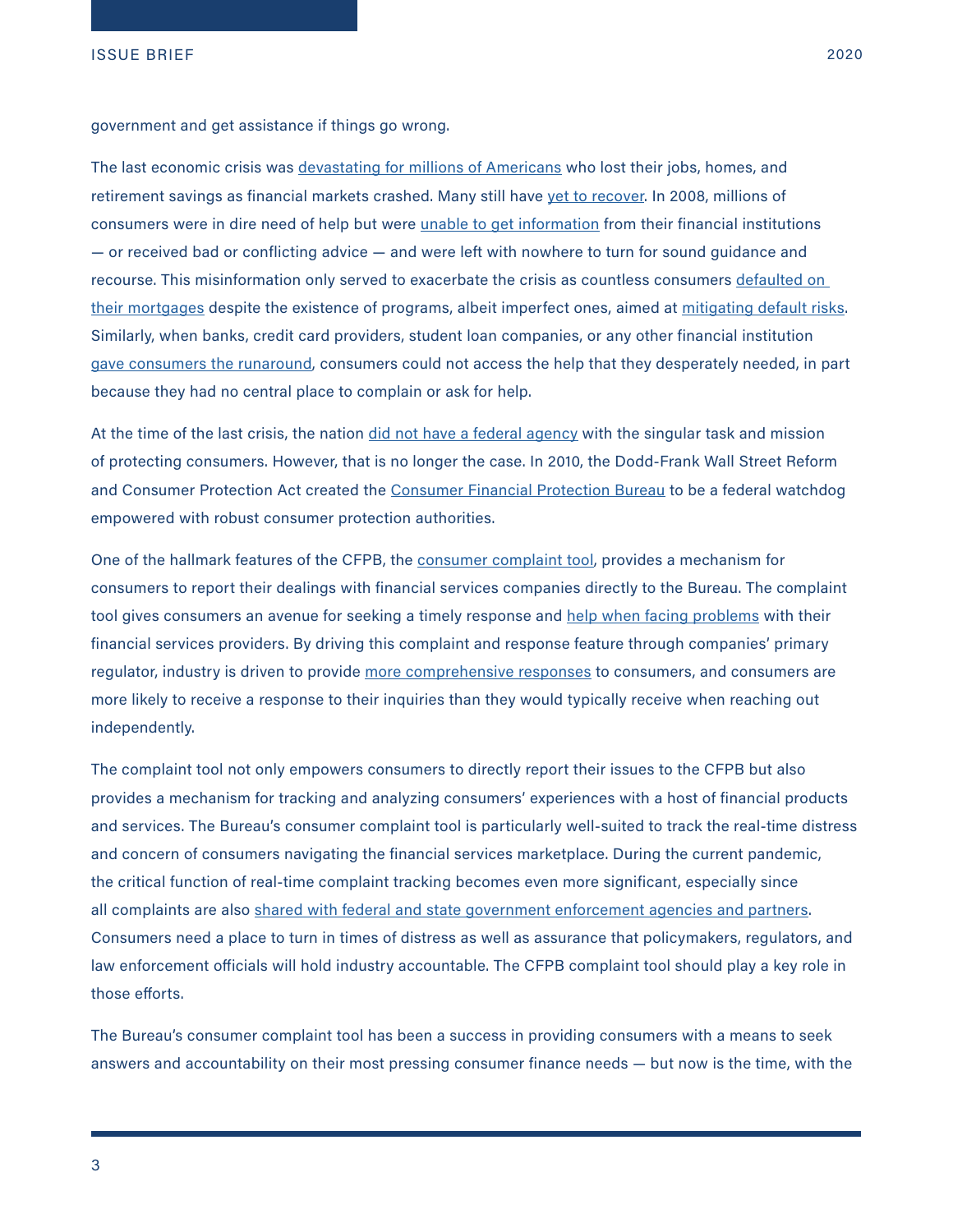current crisis, to enhance the consumer complaint tool.

### **Immediate federal action is necessary to stave off significant consumer harm**

On March 13, 2020, President Trump [declared a national emergency](https://www.nytimes.com/2020/03/13/us/politics/coronavirus-national-emergency.html) in response to the coronavirus pandemic. Two weeks later, Congress passed the [CARES Act](https://www.congress.gov/bill/116th-congress/senate-bill/3548/text) to provide emergency relief aimed at mitigating the economic fallout from the coronavirus. Questions still remain, however, about the efficacy of [the recovery efforts,](https://www.washingtonpost.com/education/2020/04/01/borrowers-confused-about-coronavirus-student-loan-relief-get-little-help-education-department/) particularly the extent to which consumers are able to access the much-needed relief.

Even with trillions of dollars allocated by Congress for recovery aid, it is apparent that borrowers are still [struggling to get the help](https://prospect.org/coronavirus/unsanitized-richard-cordray-imminent-financial-scam/?emci=93c44619-a679-ea11-a94c-00155d03b1e8&emdi=eadc8851-b779-ea11-a94c-00155d03b1e8&ceid=4754184) they need. If borrowers are unable to access critical relief programs because of faulty servicing practices, breakdowns in communication at banks, or if consumers [continue to get evicted](https://www.propublica.org/article/despite-federal-ban-landlords-are-still-moving-to-evict-people-during-the-pandemic) and foreclosed on despite purported protections outlined in the recovery package, then the relief effort will fall far short of what is necessary.

For a window into these breakdowns, one need look no further than the student loan market. Despite Washington's promise of a [six-month payment suspension](https://www.politico.com/newsletters/morning-education/2020/04/02/how-the-education-department-will-suspend-student-loan-payments-786606) and protections against collection actions for most federal student loans, some borrowers have already begun documenting their trouble with servicers' implementation of the CARES Act. Student loan borrowers still [struggle to get in touch](https://protectborrowers.org/when-the-student-loan-system-fails-payment-relief-becomes-just-another-empty-promise/.) with their servicers or access payment relief, and in some states borrowers faced threats of [debt collection lawsuits](https://www.washingtonpost.com/education/2020/04/03/student-loans-collection-lawsuits-coronavirus/). Federal borrowers anticipating payment suspensions continue to see their [payments deducted](https://twitter.com/kmrabie/status/1244972682799722496?s=21), interest accrue, [wages garnished](https://money.com/student-loans-coronavirus-stimulus-stop-wage-garnishment/), and more.

This breakdown in the implementation of relief efforts, however, is about more than just student loans. These difficulties spread across other financial products and services: consumers have reported that their credit card companies, mortgage servicers, and auto lenders are also unable to address their individual needs. Small businesses, shuttered in the face of stay-at-home orders, are scrambling to access immediate financial assistance to no avail as some banks construct additional eligibility requirements, websites crash with the deluge of business owners trying to save their livelihoods, and stories of struggles with the implementation of emergency loan relief continue to mount. In some instances, banks have even seized consumers' stimulus payments. While many consumers are trying to make ends meet, scammers are already looking to use the coronavirus pandemic to their advantage.

Consumers need prompt assistance to help them get answers from their financial institutions, to demand erroneous actions be halted, and for law enforcement officials to take action to stop these issues at a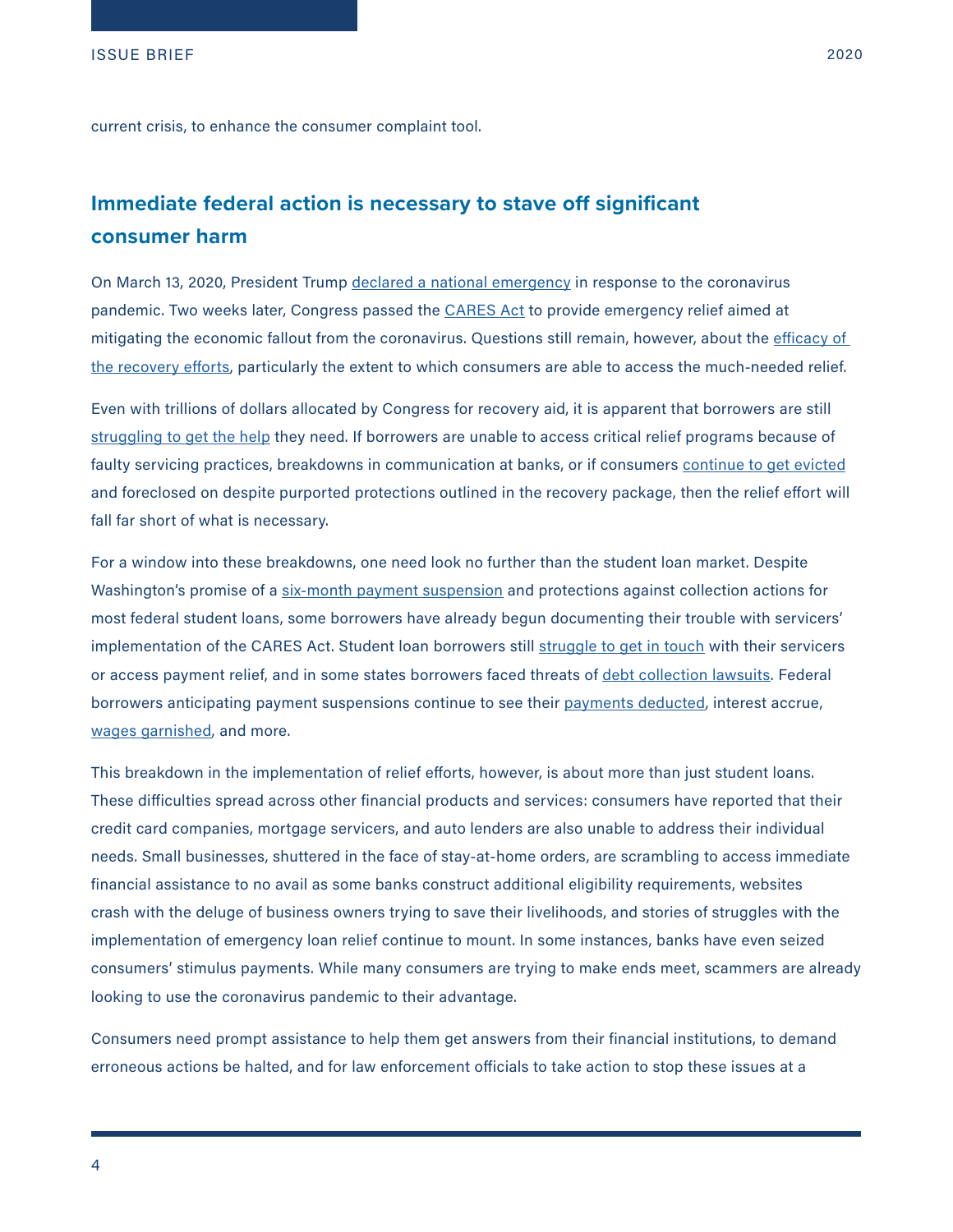systemic level. The CFPB's consumer complaint tool is a critical tool to accomplish all of these ends.

For a window into these breakdowns, one need look no further than the student loan market. Despite Washington's promise of a six-month payment suspension and protections against collection actions for most federal student loans, some borrowers have already begun documenting their trouble with servicers' implementation of the CARES Act. Student loan borrowers still struggle to get in touch with their servicers or access payment relief, and in some states borrowers faced threats of debt collection lawsuits. Federal borrowers anticipating payment suspensions continue to see their payments deducted, interest accrue, wages garnished, and more.

This breakdown in the implementation of relief effort, however, is about more than just student loans. These difficulties spread across other financial products and services: consumers have reported that their credit card companies, mortgage servicers, and auto lenders are also unable to address their individual needs. Small businesses, shuttered in the face of stay-at-home orders, are scrambling to access immediate financial assistance to no avail as some banks construct additional eligibility requirements, websites crash with the deluge of business owners trying to save their livelihoods, and stories of struggles with the implementation of emergency loan relief continue to mount. In some instances, banks have even seized consumers' stimulus payments. While many consumers are trying to make ends meet, scammers are already looking to use the coronavirus pandemic to their advantage.

Consumers need prompt assistance to help them get answers from their financial institutions, to demand erroneous actions be halted, and for law enforcement officials to take action to stop these issues at a systemic level. The CFPB's consumer complaint tool is a critical tool to accomplish all of these ends.

### **The CFPB's consumer complaint tool gets consumers answers from their financial services providers**

The CFPB's complaint tool allows consumers to [submit complaints](https://www.consumerfinance.gov/complaint/process/) to the Bureau about their issues with various consumer finance products and services. Managed by the CFPB's Consumer Response division, the complaint tool is a frontline gateway for [consumers to get direct responses](https://www.consumer-action.org/downloads/english/cfpb_full_dbase_report.pdf) from their financial services providers. The Bureau accepts complaints on financial services providers of the following products: debt collection, credit reporting, mortgages, credit and prepaid cards, checking and savings accounts, vehicle loans or lease, payday or title loans, and money transfers. When a consumer submits a complaint through the tool, the Bureau [forwards the complaint](https://www.consumerfinance.gov/complaint/process/) to the company in reference, and the company has 15 days to acknowledge the complaint and up to 60 days to substantively respond. With the consumer's consent, the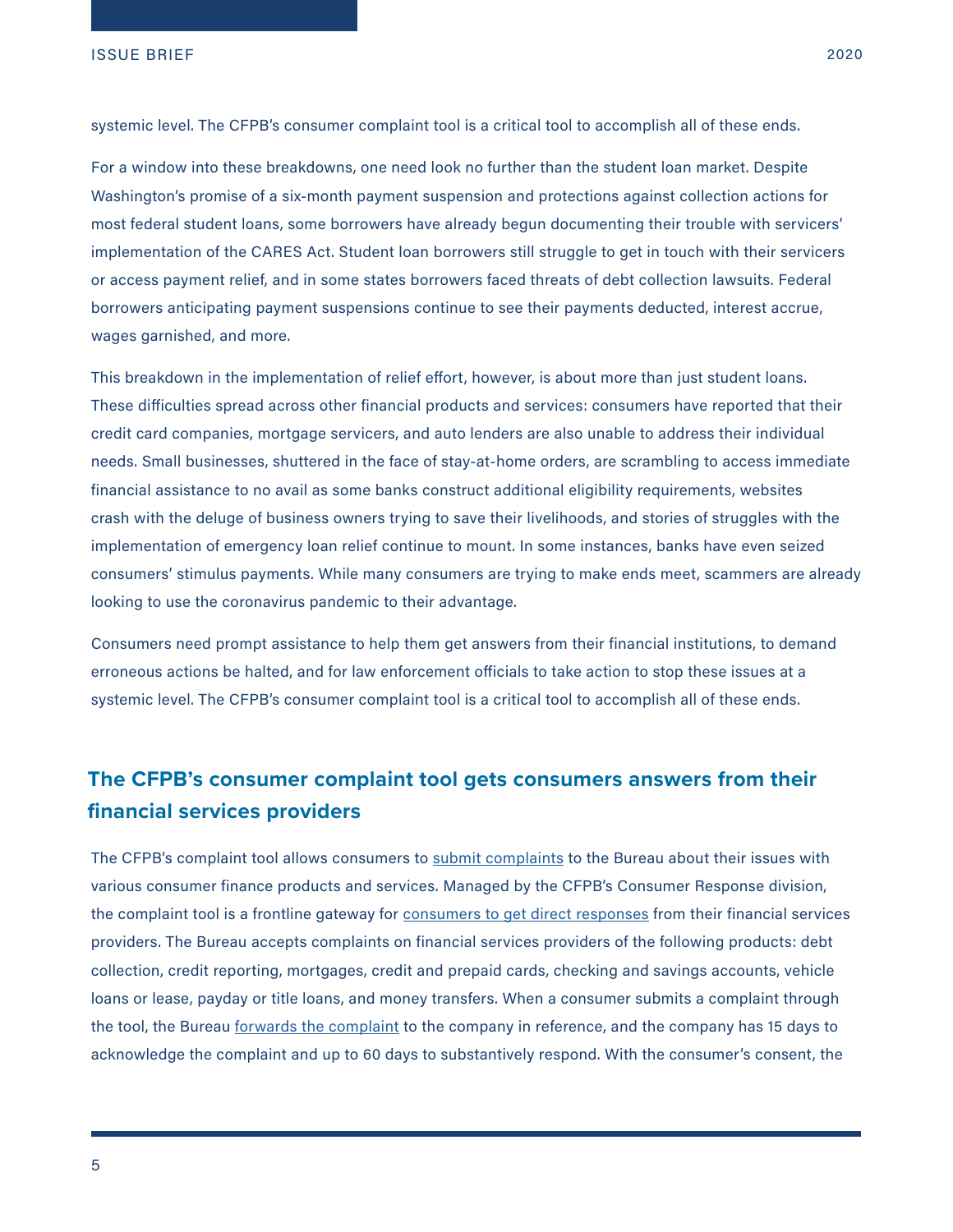complaint narrative is made publicly available on the [CFPB's Consumer Complaint Database](https://www.consumerfinance.gov/data-research/consumer-complaints/). Consumers can also leave feedback via survey after receiving the company's response to their complaint. The Bureau's consumer complaints — a direct glimpse into consumers' most pressing issues with financial firms' practices — help inform the Bureau's supervisory, enforcement, and rulemaking functions.

Additionally, consumer complaint information is shared with other [law enforcement officials](https://www.consumerfinance.gov/about-us/newsroom/consumer-financial-protection-bureau-and-national-association-of-attorneys-general-presidential-initiative-working-group-release-joint-statement-of-principles/) at the state and federal level. Access to this real-time information can help these agencies pinpoint what is happening to consumers and how industry is reacting to the crisis. The Bureau also shares complaint data publicly [through a dashboard](https://www.consumerfinance.gov/data-research/consumer-complaints/search/?from=0&searchField=all&searchText=&size=25&sort=created_date_desc) and regular reporting. Through its regular [analysis of complaints reported to the](https://www.consumerfinance.gov/data-research/research-reports/?title=&categories=consumer-complaint)  [CFPB,](https://www.consumerfinance.gov/data-research/research-reports/?title=&categories=consumer-complaint) the Bureau studies the breakdowns that consumers submit to identify patterns that, in turn, directly influence the rest of the Bureau's work. Also, the complaint database can be accessed through a searchable [explorer tool](https://www.consumerfinance.gov/data-research/consumer-complaints/search/?from=0&searchField=all&searchText=&size=25&sort=created_date_desc) that allows for greater insight into the [specifics of complaints and trends](https://www.consumerfinance.gov/data-research/consumer-complaints/) where they exist. Consumers, advocates, and government officials can search through the public [Consumer Complaint](https://www.consumerfinance.gov/data-research/consumer-complaints/)  [Database](https://www.consumerfinance.gov/data-research/consumer-complaints/) to get a better snapshot of problems consumers face as they are captured in the complaints.

To date, the CFPB has taken over [two million complaints from consumers](https://files.consumerfinance.gov/f/documents/cfpb_consumer-response-annual-report_2019.pdf) in all 50 states and U.S. territories. Last year alone, the Bureau handled more than 350,000 complaints from consumers seeking assistance on a range of issues, such as credit reporting errors, debt collection, credit cards, mortgages, and more. The Bureau's complaint tool creates a critical avenue for consumers to get answers when they have an issue with a financial services providers and learn from other consumers' experiences with that firm, and for regulators to draw from a repository of information on the industry patterns and practices that are affecting consumers in the marketplace.

Despite the historic success of the Bureau's complaint tool, the current economic crisis reveals the urgent need for further action to empower consumers to get help when they need it.

## **Given the magnitude of the coronavirus pandemic, the CFPB needs to expand and enhance its consumer complaint system**

Given the financial fallout facing hundreds of millions of American consumers, it is essential that the Bureau respond in kind. This includes enhancing its consumer complaint tool. For example, permitting companies to respond within two months is too long during this crisis to ask struggling consumers to hold on, especially when there are no protections against negative consequences while they wait. Also, the Bureau has yet to expand complaint intake to areas that are of critical importance in the response to the economic harm resulting from the coronavirus pandemic, including small business lending. Additionally, new leadership has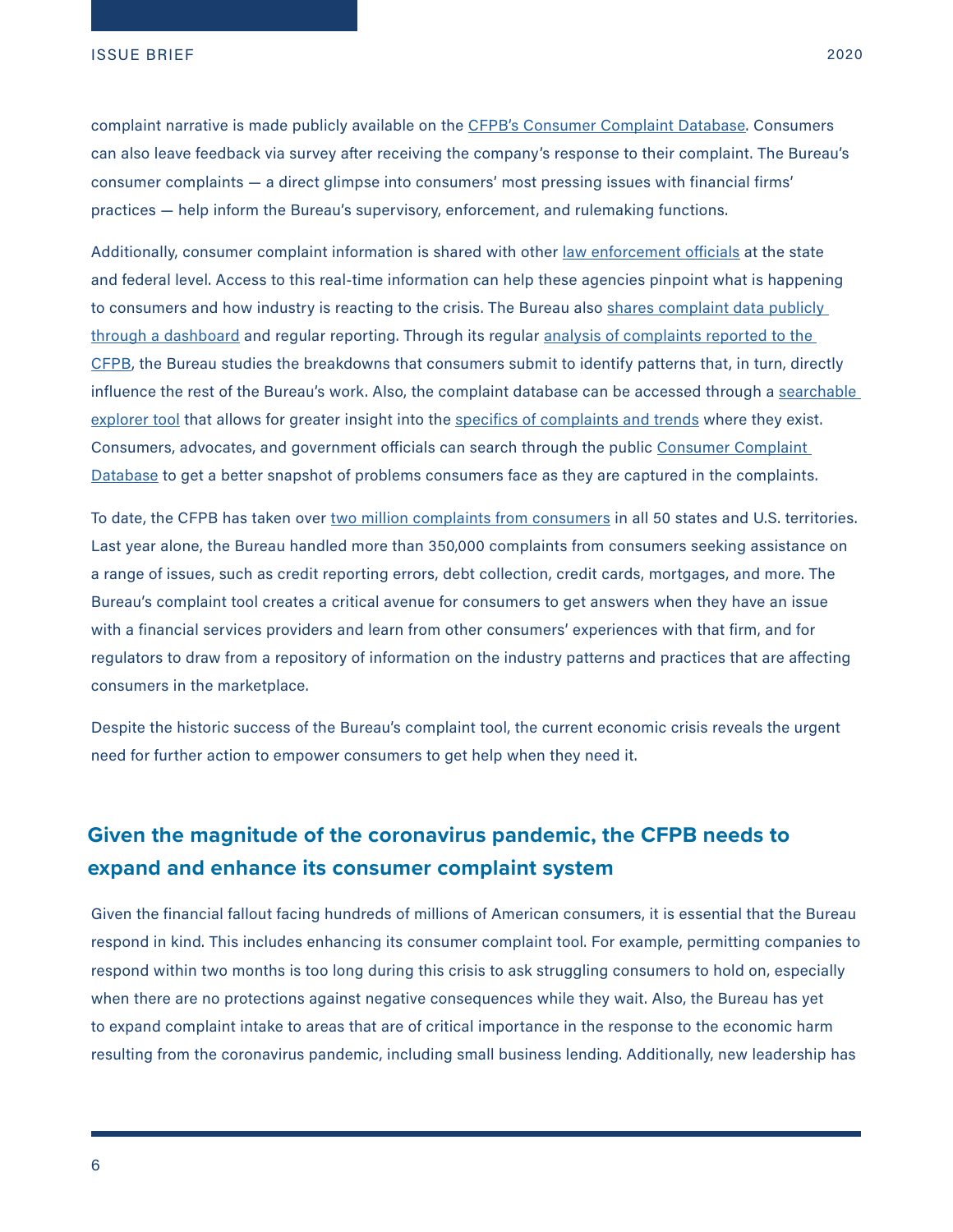stymied efforts to expand which entities the Bureau shares complaint data with, which also results in time lags for public complaint tracking.

Given the economic fallout stemming from the coronavirus pandemic, the Bureau must look to strengthen [and deploy](https://medium.com/@RichCordray/cfpbwhitepaper-193a5aed0d75) every resource it has to [protect consumers](https://protectborrowers.org/private-student-loan-oversight-amid-the-coronavirus-pandemic/), and the consumer complaint tool is no exception. Therefore, the CFPB should make the following enhancements to the consumer complaint tool:

- **Ensure Quicker Assistance and Answers for Consumers When They Need Help.** The CFPB's ÷, consumer response capability must be updated and strengthened to meet the urgency of the present moment. The Bureau's current approach, which allows companies [up to 60 days](https://www.consumerfinance.gov/complaint/process/) to substantively respond to a consumer's complaint may have been appropriate pre-crisis. However, 60 days is insufficient for the millions of consumers that cannot wait two months to get an answer about collection on a time-barred debt, guidance on their ability to access a promised payment relief plan, or help if their [wages are illegally garnished](https://protectborrowers.org/are-you-having-problems-with-government-wage-garnishment-on-your-student-loans-during-covid-19/). For certain subsets of emergent complaints, like wage garnishment where financial harm is imminent and severe, the Bureau should require a company to respond to consumers in near real-time — acknowledging complaints within 48 hours and providing a complete response within 5 business days. For all other complaints, the Bureau should reduce the mandated response time for companies by half so that companies must substantively respond to consumers' complaints within 30 days. The stakes are dire for consumers; nearly 40 percent of American consumers [lack sufficient savings to cover a \\$400 emergency expense.](https://www.federalreserve.gov/publications/2019-economic-well-being-of-us-households-in-2018-dealing-with-unexpected-expenses.htm) The CFPB must respond accordingly.
- **Hold Companies Accountable for Providing Timely and Responsive Assistance Through Supervision of Complaint Handling Practices.** The Bureau's Office of Supervision provides regular oversight over the largest banks and many nonbank financial services companies. As part of this oversight, the Bureau [requires companies to maintain systems](https://files.consumerfinance.gov/f/documents/201708_cfpb_compliance-management-review_supervision-and-examination-manual.pdf) to handle consumer complaints, respond to consumers in a timely manner, and address the root causes of consumers' concerns. Further the Bureau must use its supervisory authority to ensure that consumers are offered substantive resolutions, and companies cannot simply provide blanket responses that offer little assistance to consumers. The Bureau should clarify that supervised companies' responses must seek to address the root causes of an issue identified by the consumer submitting a complaint. The Bureau should also provide guidance to all "covered persons" that companies unable to meet the thirtyday deadline described above and that take negative action against consumers while a complaint is pending run the risk of violating the federal prohibition against Unfair, Deceptive, or Abusive Acts or [Practices \(UDAAP\)](https://files.consumerfinance.gov/f/documents/102012_cfpb_unfair-deceptive-abusive-acts-practices-udaaps_procedures.pdf) or being deemed to have engaged in a practice that presents risks to consumers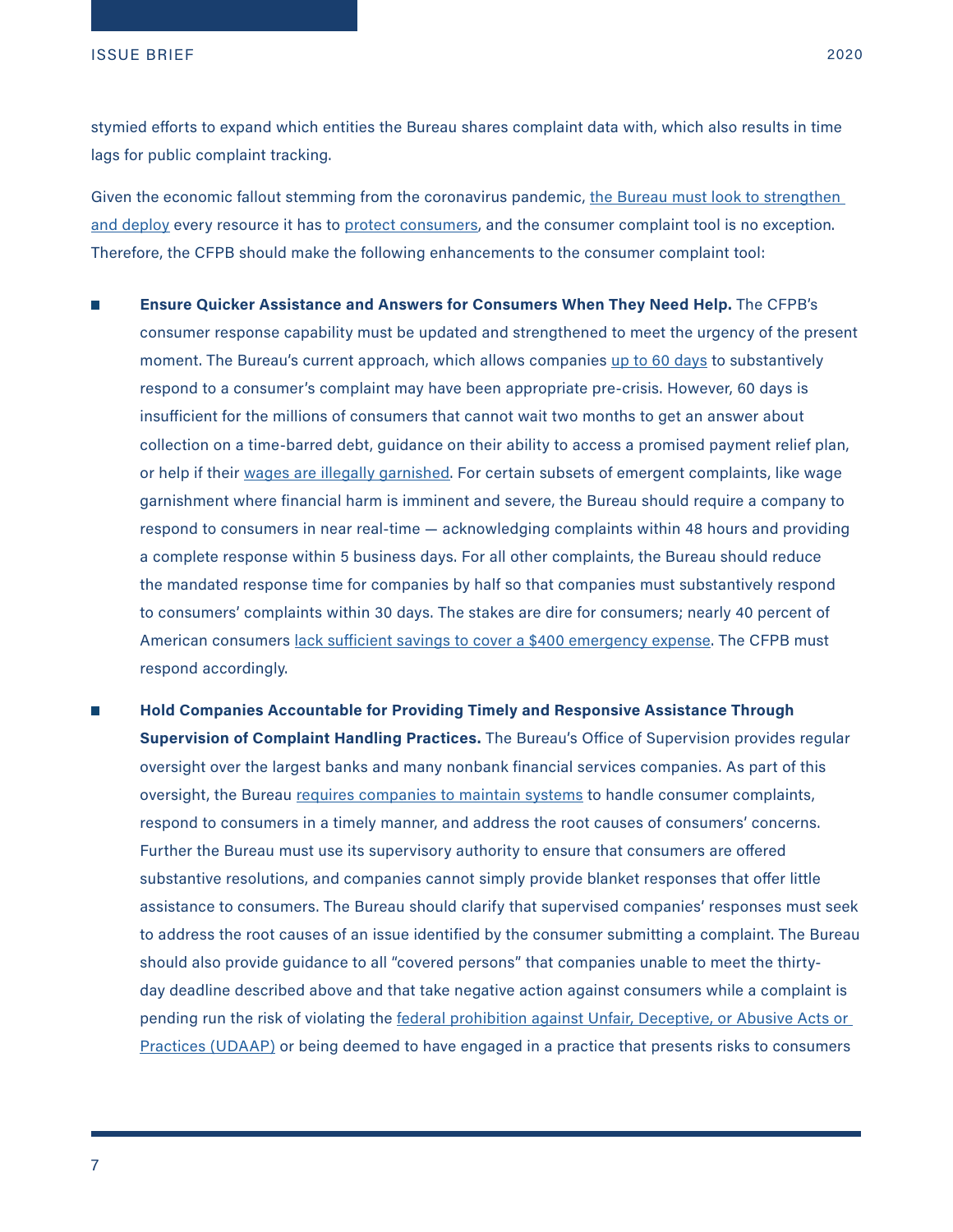pursuant to the [Bureau's risk-based examination analysis](https://www.consumerfinance.gov/policy-compliance/guidance/supervision-examinations/).

- **Add an Option to Directly Tag Coronavirus-Related Complaints in the Drop-Down Menu.** The CFPB should add an option for consumers to tag complaints related to the coronavirus crisis. This change to the existing complaint tool system would help the Bureau, other government officials, advocates, and researchers rapidly assess and address consumers' problems associated with the pandemic. The complaint tool currently allows for keyword searches in the database where one could presumably filter key terms related to the virus, such as: "coronavirus," "COVID-19," or "pandemic." This means complaint narratives that are related to the pandemic, but don't explicitly use a key term, may be excluded from searches on coronavirus-related complaints. However, an addition to the current complaint menu would allow consumers to identify their complaint relating to the coronavirus pandemic and streamline complaint filtering for regulators, law enforcement officials, and policymakers in their efforts to address consumers' problems in a timely manner.
- $\mathcal{L}_{\mathcal{A}}$ **Expand and Enhance the Consumer Complaint Tool Intake and Resolution Process.** The Bureau has the authority to handle complaints for all "covered persons." Given the ongoing economic crisis, it is critical that the Bureau fulfil the full scope of its charge by expanding the complaint system to cover markets and onboard companies that are not yet included in the complaint portal. This includes educational institutions, especially for-profit colleges that are slated to receive over a [billion dollars in relief](https://www.marketwatch.com/story/exclusive-these-for-profit-colleges-could-reap-up-to-1-billion-in-federal-bailout-money-2020-04-08?link=sfmw_tw) under the CARES Act and have a track record of violating the federal or state [prohibitions](https://protectborrowers.org/coalition-of-advocates-urge-congressional-oversight-commission-to-aggressively-monitor-over-1-billion-in-cares-act-funds-going-to-for-profit-schools-2/) against unfair practices.

Additionally, given that the Bureau is now required, [under court order,](https://www.americanbanker.com/news/cfpb-forced-to-complete-small-business-lending-rule) to advance its small business rulemaking, it should immediately begin [taking complaints related to small business lending,](https://www.nytimes.com/2020/04/10/business/minority-business-coronavirus-loans.html?referringSource=articleShare) particularly where companies that already use the CFPB's consumer complaint tool are engaged in this type of lending. This will provide immediate assistance to consumers who own small businesses and who [continue to struggle to get access to answers and relief](https://www.forbes.com/sites/ryanguina/2020/04/04/small-business-owners-frustrated-with-failed-paycheck-protection-program-launch/#9c8389465009) under the embattled Paycheck [Protection Program](https://www.washingtonpost.com/business/2020/04/08/video-sba-official-blasts-big-banks-over-failure-quickly-distribute-loans/). This will also help effectuate the underlying goals of the Congressionalmandated rules. The Bureau should also pursue additional interagency partnerships, including agreements with the Small Business Administration and the Federal Trade Commission, to ensure that small business lending issues identified through consumer complaints can inform regulatory and enforcement actions by other federal agencies and to ensure complaints submitted to other agencies can be used to support the CFPB's rulemaking.

8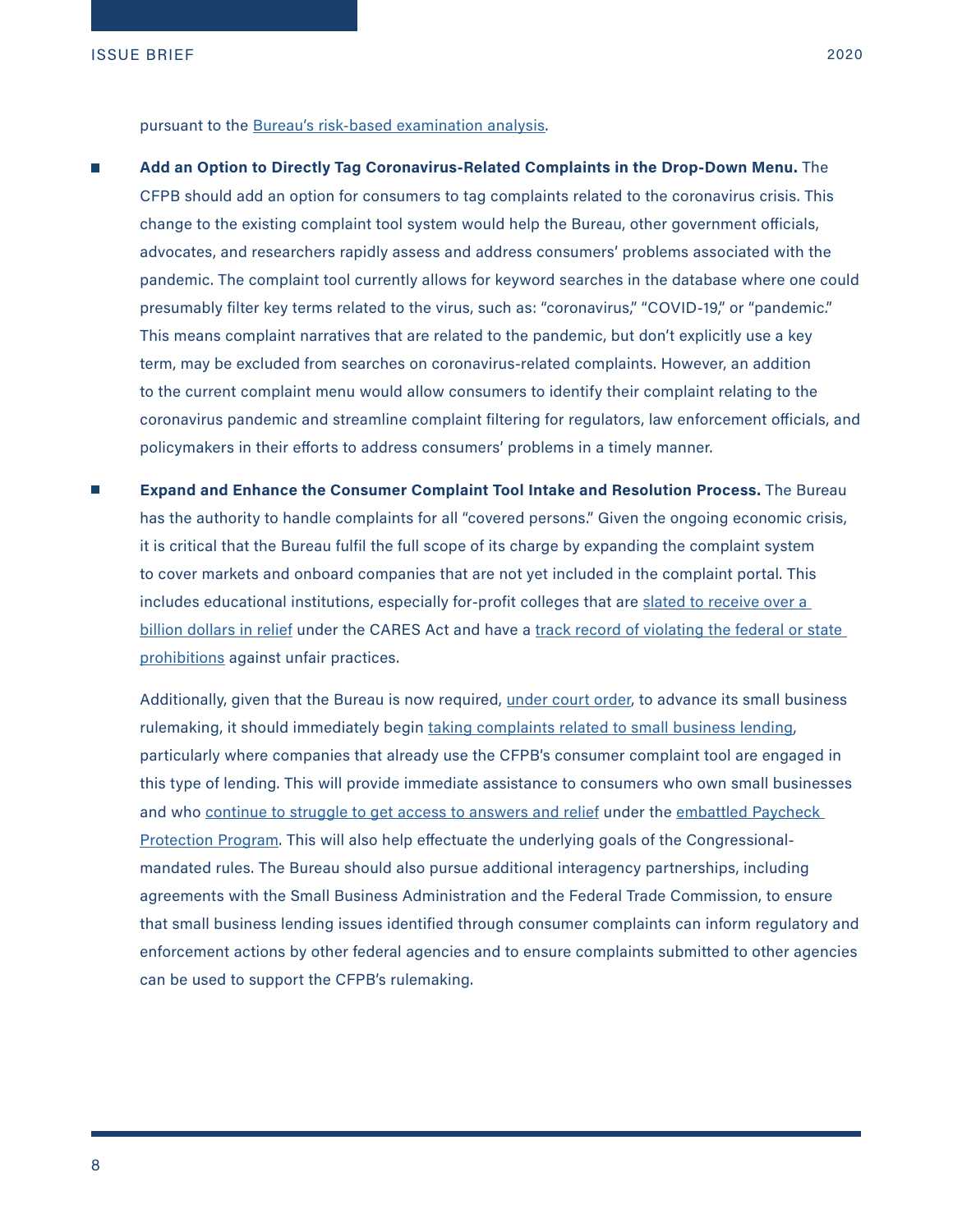- m. **Provide Full Access to Consumer Complaints and Reporting for Oversight Bodies of Recovery Efforts.** The Bureau provides real-time and robust complaint analytics to other enforcement agencies and regulators through its government portal. Given the imperative of oversight and accountability over the recovery efforts, the Bureau should immediately provide access to the government portal to both the Congressional Oversight Commission and [Office of the Special Inspector General for](https://www.pogo.org/resource/2020/04/oversight-provisions-in-the-cares-act-what-they-are-what-they-do-and-how-to-make-sure-they-work-for-americans/)  [Pandemic Recovery](https://www.pogo.org/resource/2020/04/oversight-provisions-in-the-cares-act-what-they-are-what-they-do-and-how-to-make-sure-they-work-for-americans/). Furthering that transparency, the Bureau should create a dashboard specifically for complaints related to entities that receive stimulus money as a part of the coronavirus relief efforts. The Bureau should then publish monthly reports documenting consumer complaints and trends from entities related to the stimulus program. The CFPB should also publish its own rapid response analyses to highlight developing issues in the financial marketplace. These reports will help provide greater transparency and accountability into financial services firms' practices during the pandemic.
- **Broaden Cities' Access to Real-Time Consumer Complaint Data.** The Bureau currently provides real-time information to certain government partners, such as state law enforcement officials. This access should also be extended to municipal officials who are on the front lines of efforts to provide guidance and relief to consumers in the midst of the coronavirus pandemic. Just as the complaint data informs the Bureau's supervisory activities, city officials can use complaint analytics to pinpoint issues facing their communities in real-time. Cities across the nation have already begun implementing measures to provide reprieve to consumers facing economic harm as a result of the coronavirus pandemic; access to complaint data is critically important to best-direct local resources to issues most affecting consumers.
- **Publish Consumer Complaint Narratives in Real-Time for the Duration of the National Emergency.** The public deserves to have as much accurate and timely information about company practices and consumers' experience as possible. Rather than wait weeks to post, all information should be posted immediately as soon as consumers' personal information can be redacted. Acknowledging that companies are struggling to respond to borrowers in a timely manner, the Bureau should immediately publish complaint narratives with reasonable geographic information, without use of personally identifiable information, so consumer groups providing assistance can better target outreach to consumers facing significant harm.
- **Expand Outreach to Consumers to Increase Awareness of the Complaint Tool.** The Bureau should increase outreach efforts to consumers to empower them to report financial problems and be forewarned of unfair and deceptive practices. This outreach should focus on consumers with limited access to the internet, including targeted outreach to those whose access is limited as a result of